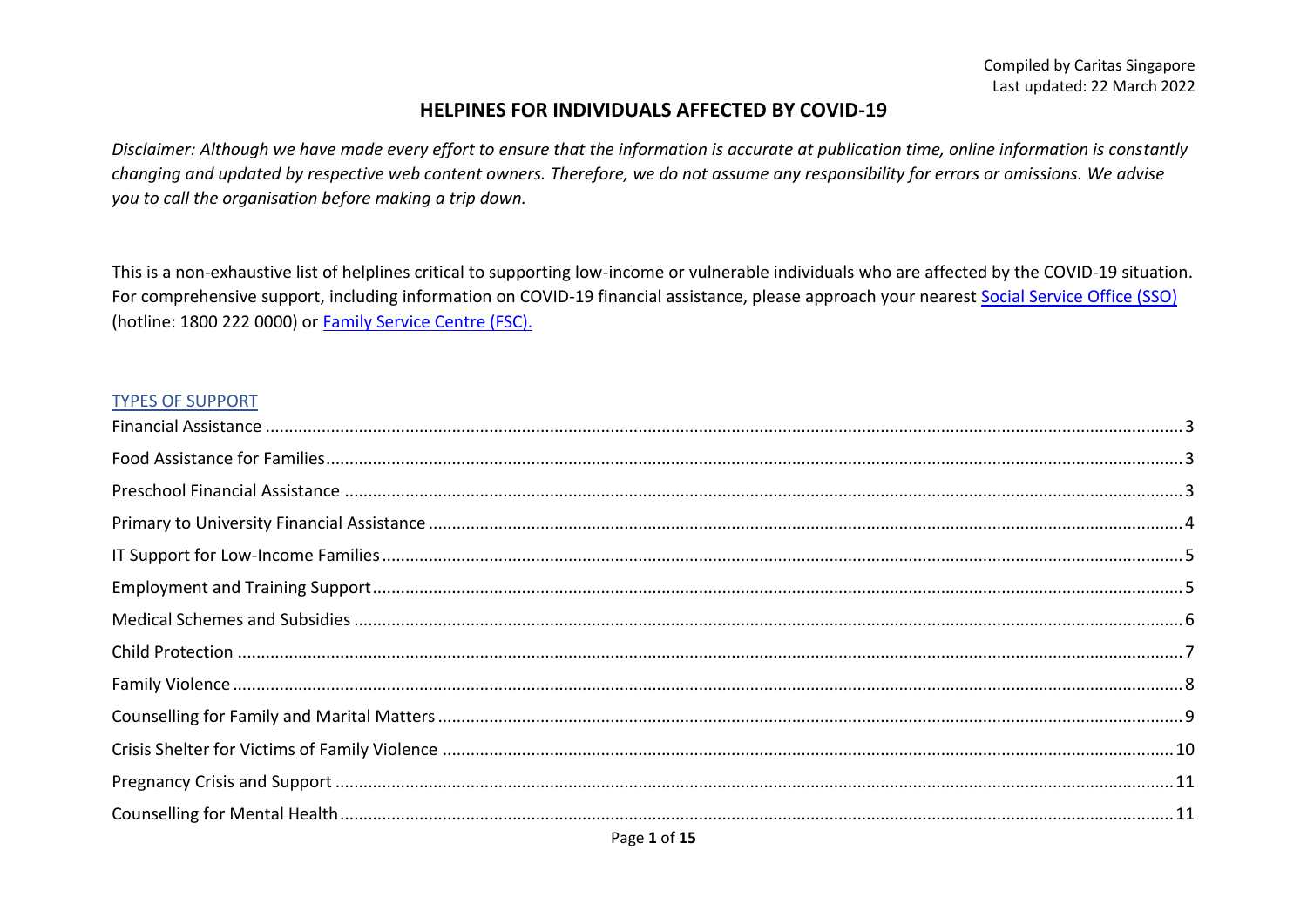| Compiled by Caritas Singapore<br>Last updated: 22 March 2022 |
|--------------------------------------------------------------|
|                                                              |
|                                                              |
|                                                              |
|                                                              |
|                                                              |

#### **LEGEND**

 $\sim 10$ 

Caritas Singapore's member organisation or a programme/project by Caritas Singapore's member organisation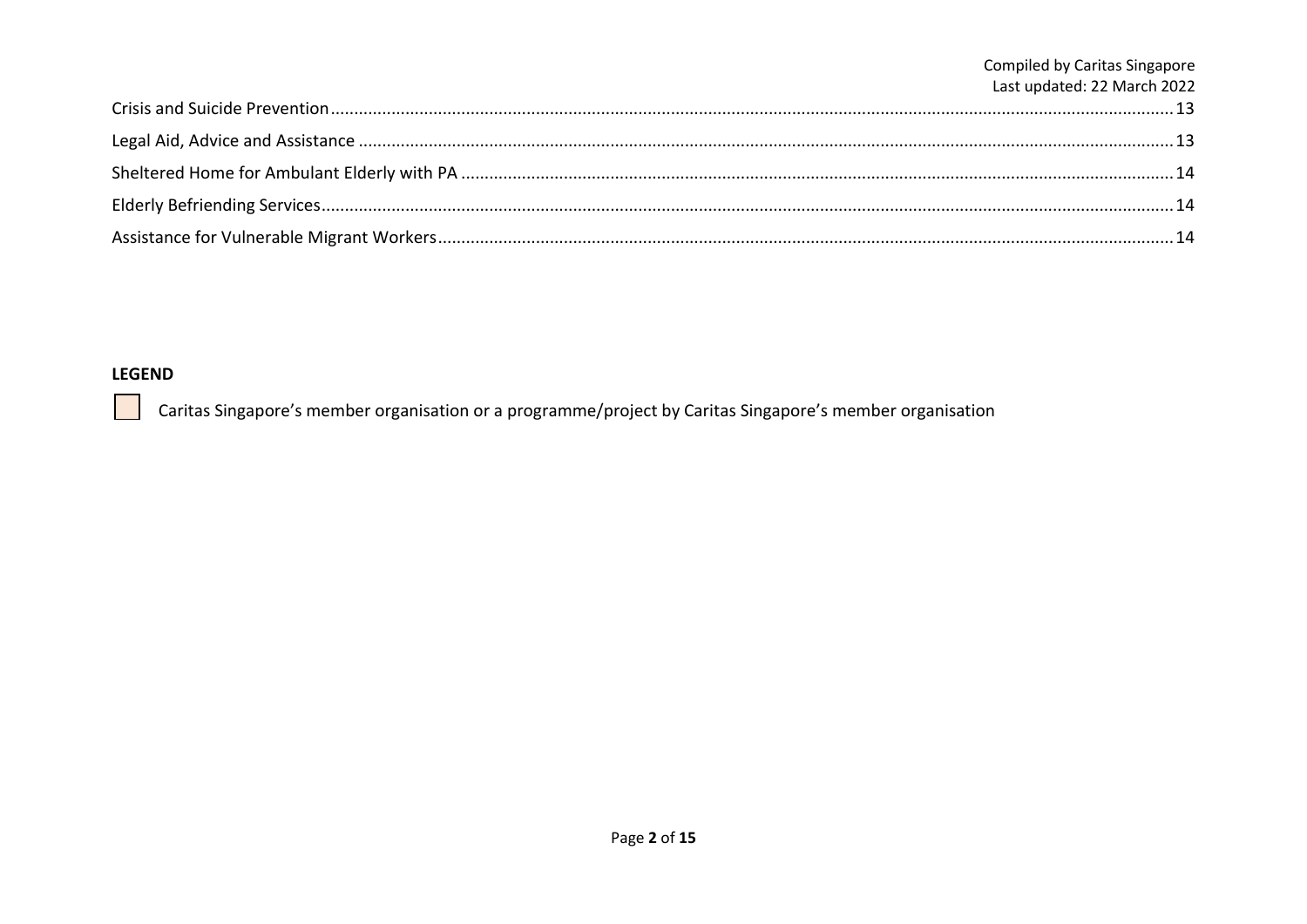#### <span id="page-2-0"></span>Financial Assistance

| No. | <b>Name of Organisation</b>               | <b>Operating Hours</b> | <b>Contact Number</b> | Website                            |
|-----|-------------------------------------------|------------------------|-----------------------|------------------------------------|
|     | Ministry of Social and Family Development | Daily: $7am -$         | 1800 222 0000         | https://www.msf.gov.sg/Comcare/    |
|     | - ComCare                                 | 12 midnight            |                       |                                    |
|     | <b>Catholic Welfare Services</b>          | $Mon-Fri:$             | 6337 7954             | http://www.catholicwelfare.org.sg/ |
|     |                                           | $9am - 6pm$            |                       |                                    |
|     | Society of St Vincent de Paul             | $Mon-Fri:$             | 9068 9948             | http://www.ssypsingapore.org/      |
|     |                                           | $9am - 6pm$            |                       |                                    |

#### <span id="page-2-1"></span>Food Assistance for Families

| No. | <b>Name of Organisation</b> | <b>Operating Hours</b> | <b>Contact Number</b> | Website                                         |
|-----|-----------------------------|------------------------|-----------------------|-------------------------------------------------|
|     | Food from the Heart         | $Mon-Fri:$             | 6280 4483             | https://www.foodfromtheheart.sg/                |
|     |                             | $9am - 6pm$            |                       |                                                 |
| 2   | The Food Bank               | $Mon-Fri:$             | 9855 4805             | https://foodbank.sg/                            |
|     |                             | $9.30$ am – 6pm        |                       |                                                 |
|     |                             |                        |                       | (Client to be referred by social worker)        |
| 3   | <b>Willing Hearts</b>       | $Mon-Sun:$             | 6743 0725 /           | https://www.willinghearts.org.sg/               |
|     |                             | $5am - 4pm$            | 6743 0705 /           |                                                 |
|     |                             |                        | 6476 5822             |                                                 |
| 4   | Free Food For All Ltd       | $Mon-Fri:$             | 8769 3947 /           | http://freefood.org.sg/                         |
|     | (Halal Food)                | $10am - 4pm$           | 8769 3463             |                                                 |
|     |                             |                        |                       | (No walk ins. Food aid will be home delivered.) |

#### <span id="page-2-2"></span>Preschool Financial Assistance

| No. | <b>Name of Organisation</b>               | <b>Operating Hours</b> | <b>Contact Number</b> | Website                                      |
|-----|-------------------------------------------|------------------------|-----------------------|----------------------------------------------|
|     | <b>Early Childhood Development Agency</b> | Mon – Fri:             | 6735 9213             | https://www.ecda.gov.sg/Pages/Subsidies-and- |
|     | - Child Care & Infant Care Subsidy and    | $8.30$ am $-5.30$ pm   |                       | Financial-Assistance.aspx                    |
|     | Kindergarten Fee Assistance Scheme        |                        |                       |                                              |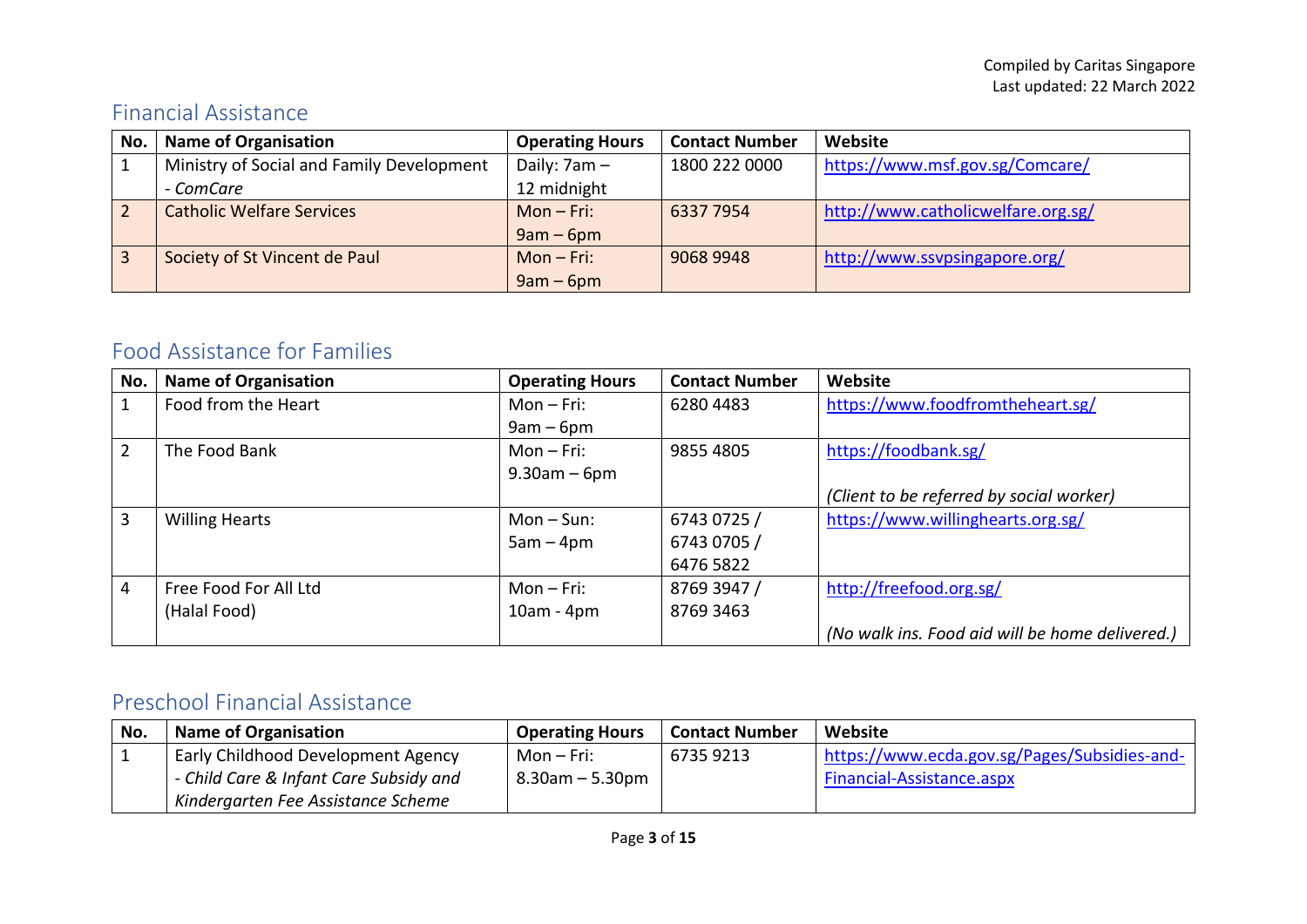| NTUC First Campus - Bright Horizons Fund | Mon $-$ Fri:<br>7:30am - 7:00pm | 6509 7887 | https://www.myfirstskool.com/financial-<br>support          |
|------------------------------------------|---------------------------------|-----------|-------------------------------------------------------------|
|                                          |                                 |           | (Approach principals at My First Skool for more<br>details) |

## <span id="page-3-0"></span>Primary to University Financial Assistance

| No.            | <b>Name of Organisation</b>                    | <b>Operating Hours</b> | <b>Contact Number</b> | Website                                    |
|----------------|------------------------------------------------|------------------------|-----------------------|--------------------------------------------|
|                | Ministry of Education                          | $Mon-Fri:$             | 6872 2220             | https://www.moe.gov.sg/financial-          |
|                |                                                | $8.30$ am $- 5.30$ pm  |                       | matters/financial-assistance               |
|                | - Financial Assistance Scheme for              |                        |                       |                                            |
|                | Primary to Pre-University Levels               |                        |                       | (Visit your IHL website for more details.) |
|                | - Bursary for students in Institutes of        |                        |                       |                                            |
|                | Higher Learning (IHLs)                         |                        |                       |                                            |
| $\overline{2}$ | <b>Catholic Welfare Services - Scholarship</b> | $Mon-Fri:$             | 6337 7954             | https://catholicwelfare.org.sg/our-        |
|                | Aid Programme for individuals who              | $9am - 6pm$            |                       | programmes-services#pane-9/                |
|                | faced some adversity in their lives and        |                        |                       |                                            |
|                | desire to continue their education at a        |                        |                       |                                            |
|                | college, university, vocational or             |                        |                       |                                            |
|                | technical school.                              |                        |                       |                                            |
| 3              | The Straits Times School Pocket Money          |                        | Email only:           | https://www.spmf.org.sg/                   |
|                | Fund                                           |                        | emailus@spmf.org.sg   |                                            |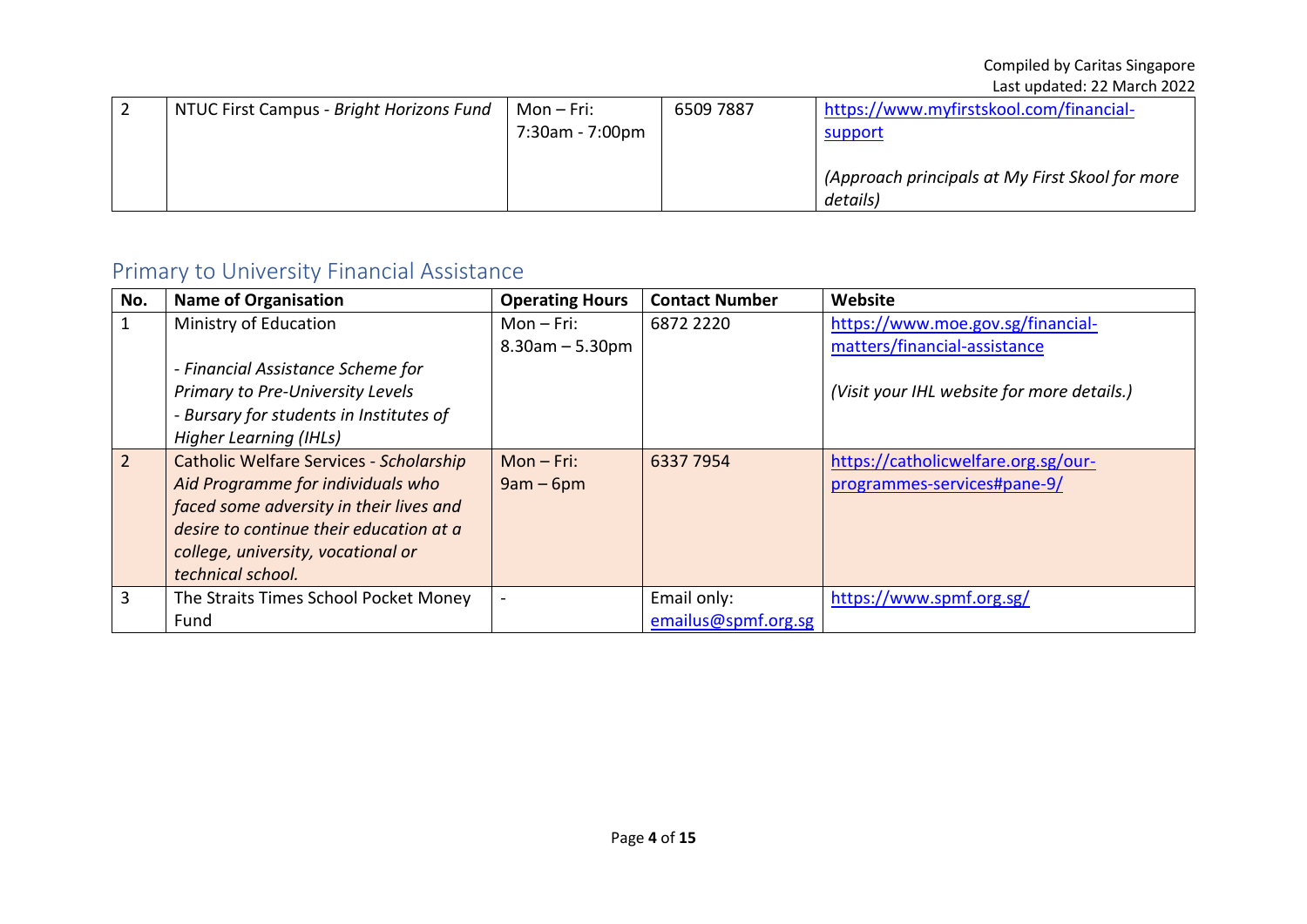## <span id="page-4-0"></span>IT Support for Low-Income Families

| No. | <b>Name of Organisation</b>                 | <b>Operating Hours</b> | <b>Contact Number</b> | Website                            |
|-----|---------------------------------------------|------------------------|-----------------------|------------------------------------|
| 1   | Infocomm Media Development Authority        | $Mon - Thus:$          | 63773800              | https://www.imda.gov.sg/programme- |
|     | - NEU PC Plus Programme                     | 8.30am to 6pm          |                       | listing/neu-pc-plus                |
|     |                                             |                        |                       |                                    |
|     |                                             | Fri:                   |                       |                                    |
|     |                                             | 8.30am -5.30pm         |                       |                                    |
|     | Infocomm Media Development Authority        | $Mon - Thus:$          | 63773800              | https://www.imda.gov.sg/programme- |
|     | - Home Access                               | 8.30am to 6pm          |                       | listing/home-access                |
|     |                                             |                        |                       |                                    |
|     |                                             | Fri:                   |                       |                                    |
|     |                                             | 8.30am -5.30pm         |                       |                                    |
| 3   | Singapore Pro Bono Volunteers               |                        | Email only:           | http://sgbono.org/                 |
|     |                                             |                        | admin@sgbono.org      |                                    |
|     | - Refurbished laptop/desktop for Low        |                        |                       |                                    |
|     | Income Families (Holder of CHAS Blue        |                        |                       |                                    |
|     | Card)                                       |                        |                       |                                    |
|     | - IT product repair services for low-income |                        |                       |                                    |
|     | families                                    |                        |                       |                                    |

## <span id="page-4-1"></span>Employment and Training Support

| No. | <b>Name of Organisation</b>           | <b>Operating Hours</b> | <b>Contact Number</b> | Website                                     |
|-----|---------------------------------------|------------------------|-----------------------|---------------------------------------------|
|     | SkillsFuture Singapore                | $Mon-Fri:$             | 6785 5785             | https://www.skillsfuture.gov.sg/            |
|     | - Skills training support             | $8.30$ am $-5.30$ pm   |                       |                                             |
|     | <b>Workforce Singapore</b>            | $Mon-Fri:$             | 6883 5885             | https://www.ssg-wsg.gov.sg/individuals.html |
|     | - Career Matching Services and Career | $8.30$ am $-5.30$ pm   |                       |                                             |
|     | <b>Support Programme</b>              |                        |                       |                                             |
|     | <b>Catholic Business Network</b>      | $Mon-Fri:$             | 68017491              | www.cbn.sg                                  |
|     | - Career Counselling                  | $9am - 5pm$            |                       |                                             |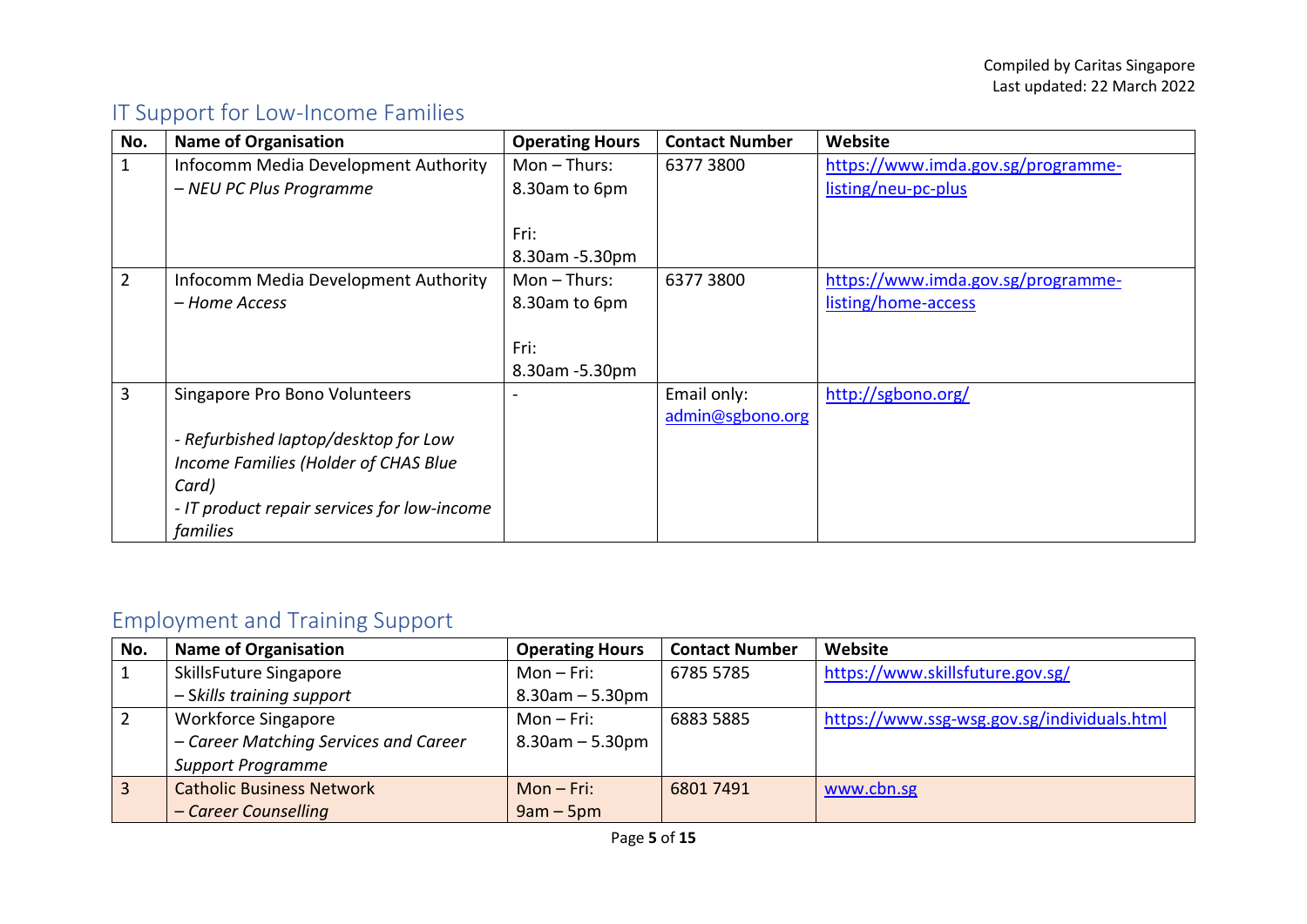#### <span id="page-5-0"></span>Medical Schemes and Subsidies

| No.            | <b>Name of Organisation</b>                | <b>Operating Hours</b>  | <b>Contact Number</b>   | Website                                         |
|----------------|--------------------------------------------|-------------------------|-------------------------|-------------------------------------------------|
| $\mathbf{1}$   | Ministry of Health                         | $Mon-Fri:$              | 1800 275 2427           | https://www.chas.sg/                            |
|                | - Community Health Assist Scheme (CHAS)    | $8.30$ am – 6pm         |                         |                                                 |
| $\overline{2}$ | Ministry of Health                         | $Mon-Fri:$              | 6325 9220               | https://www.moh.gov.sg/cost-                    |
|                | - Subsidy for Intermediate and Long-Term   | $8.30$ am – 6pm         |                         | financing/healthcare-schemes-                   |
|                | Care (ILTC)                                |                         |                         | subsidies/subsidies-for-government-funded-      |
|                |                                            |                         |                         | intermediate-long-term-care-services            |
|                |                                            |                         |                         | (Apply through staff of Government hospitals or |
|                |                                            |                         |                         | MOH-funded ILTC service providers)              |
| 3              | Ministry of Social and Family Development  | $Mon-Fri:$              | 1800 111 2222 /         | https://www.msf.gov.sg/assistance/Pages/Med     |
|                | - Medical Fee Exemption Card (MFEC)        | $8.30$ am – 6pm         | 6355 5000               | ical-Fee-Exemption-Card.aspx                    |
|                |                                            |                         |                         |                                                 |
|                |                                            | Sat:                    |                         | (Apply through medical social worker)           |
|                |                                            | $8.30am - 1pm$          |                         |                                                 |
| $\overline{4}$ | Mount Alvernia Hospital                    | Medical Clinic @        | Medical Clinic @        | https://mtalvernia.sg/about-us/community-       |
|                | - Outreach Medical and Dental Clinic       | <b>Agape Village</b>    | <b>Agape Village</b>    | outreach                                        |
|                |                                            | Every first Thu of      | 6262 4312               |                                                 |
|                | (The purpose of the outreach clinics is to | the month               |                         |                                                 |
|                | serve the vulnerable and marginalised who  | (except PH):            |                         |                                                 |
|                | have fallen through the cracks of the      | $6.30pm - 8.30pm$       |                         |                                                 |
|                | conventional safety net by providing them  |                         |                         |                                                 |
|                | with subsidised primary healthcare         | Medical Clinic @        | Medical Clinic @        |                                                 |
|                | services. Subsidized rates are only        | <b>Enabling Village</b> | <b>Enabling Village</b> |                                                 |
|                | applicable to patients who have a referral | Mon & Fri:              | 6473 5100               |                                                 |
|                | from a VWO. For clarifications, please     | 9am to 1pm;             |                         |                                                 |
|                | contact the respective clinics before      | 2pm to 6pm              |                         |                                                 |
|                | visiting them.)                            |                         |                         |                                                 |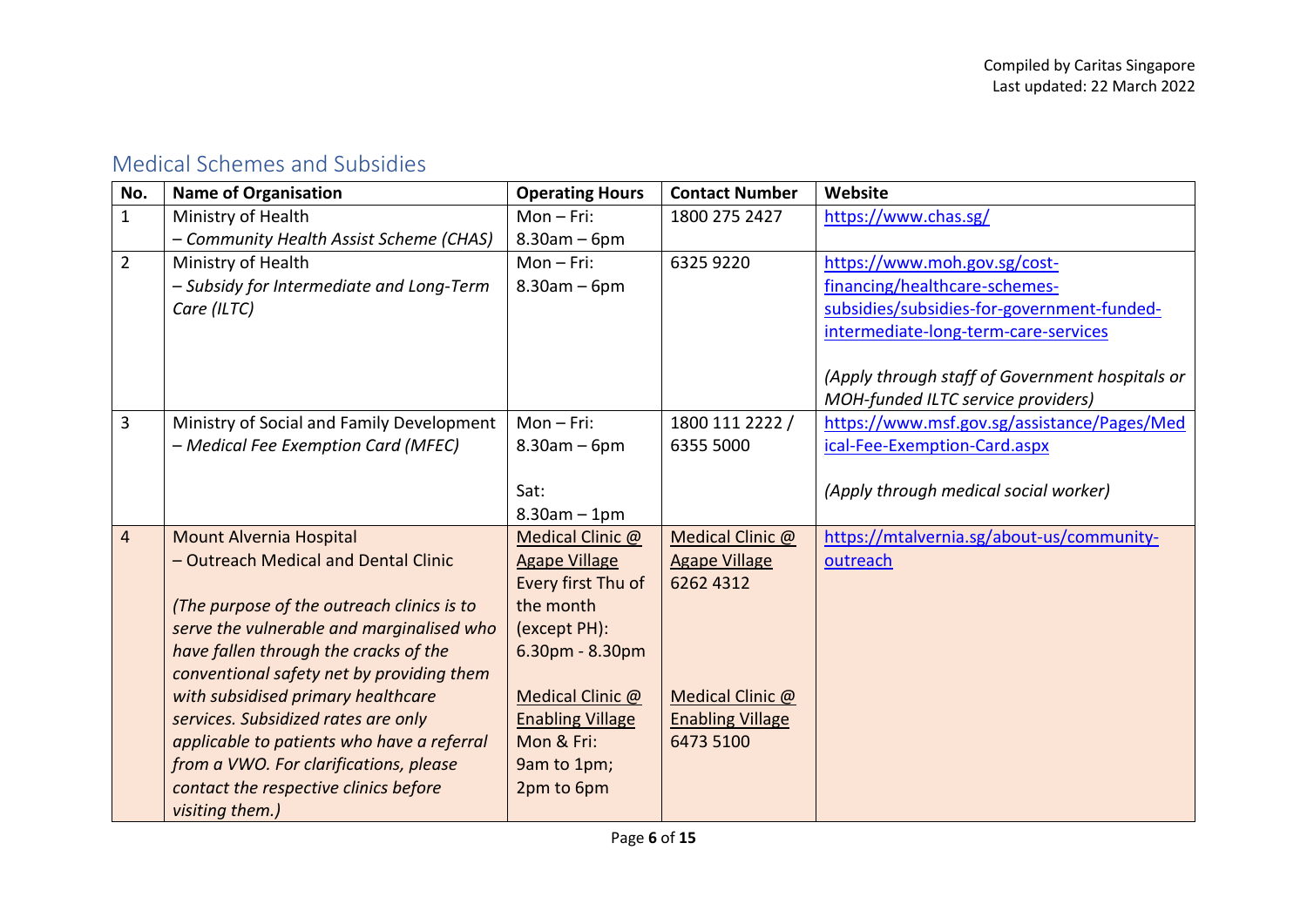|   |                                              | Tue, Wed & Thu:          |                                |
|---|----------------------------------------------|--------------------------|--------------------------------|
|   |                                              | 12pm to 4pm;             |                                |
|   |                                              | 5pm to 8pm               |                                |
| 5 | Public Health Preparedness Clinic (PHPC)     | $\overline{\phantom{a}}$ | https://www.flugowhere.gov.sg/ |
|   | Scheme                                       |                          |                                |
|   |                                              |                          |                                |
|   | Special subsidies for Singapore citizens and |                          |                                |
|   | PR diagnosed with respiratory illnesses      |                          |                                |
|   | (e.g., common cold).                         |                          |                                |
|   |                                              |                          |                                |
|   | Singaporean and PR: flat subsidised rate of  |                          |                                |
|   | \$10                                         |                          |                                |
|   |                                              |                          |                                |
|   | Pioneer Generation (PG) and Merdeka          |                          |                                |
|   | Generation (MG) seniors: \$5                 |                          |                                |
|   |                                              |                          |                                |
|   | Public Assistance (PA) cardholders: Free     |                          |                                |

## <span id="page-6-0"></span>Child Protection

| No.            | <b>Name of Organisation</b>                 | <b>Operating Hours</b> | <b>Contact Number</b> | Website                                     |
|----------------|---------------------------------------------|------------------------|-----------------------|---------------------------------------------|
|                | Ministry of Social and Family Development - |                        | 24-hour hotline       | https://www.msf.gov.sg/policies/Strong-and- |
|                | <b>Child Protective Service</b>             |                        | 1800 777 0000         | Stable-Families/Supporting-Families/Family- |
|                |                                             |                        |                       | Violence/Pages/Child-Abuse.aspx             |
| $\overline{2}$ | Montfort Care - Big Love Child Protection   | $Mon-Fri:$             | 6445 0400             | http://www.biglove.org.sg/                  |
|                | <b>Specialist Centre</b>                    | $9am - 6pm$            |                       |                                             |
|                |                                             |                        |                       |                                             |
| 3              | HEART@Fei Yue Child Protection Specialist   | $Mon-Fri:$             | 6819 9170             | https://www.fycs.org/our-                   |
|                | Centre                                      | $9.30$ am $-5.30$ pm   |                       | work/children/community-based-child-        |
|                |                                             |                        |                       | protection-specialist-centre/               |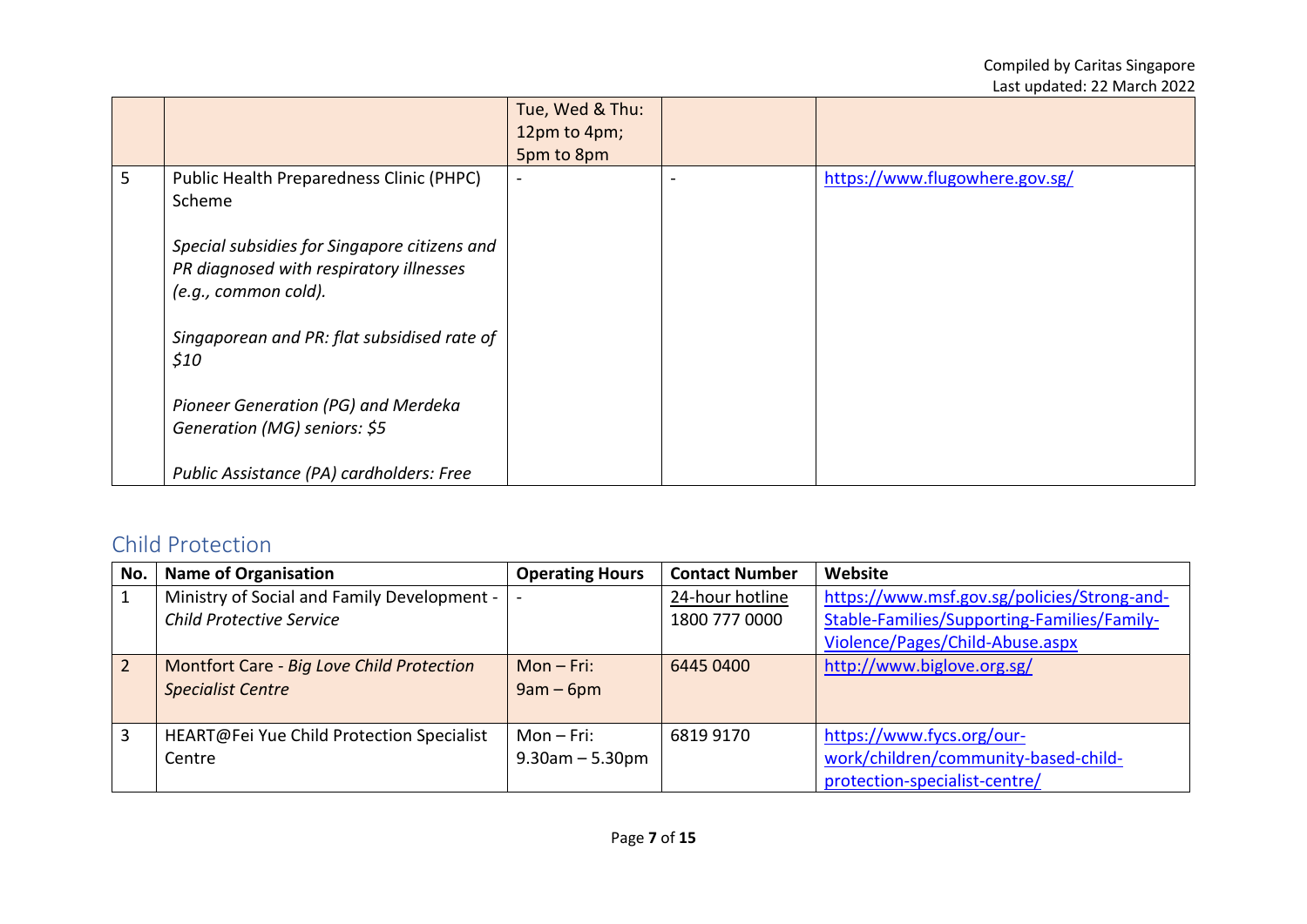| 4 | Safe Space Child Protection Specialist | Mon & Thu:      | 62660171 | https://www.pave.org.sg/our-services- |
|---|----------------------------------------|-----------------|----------|---------------------------------------|
|   | Centre                                 | $9am - 1pm;$    |          | cpsc.php                              |
|   |                                        | $2pm-6pm;$      |          |                                       |
|   |                                        | $6pm-9pm$       |          |                                       |
|   |                                        | (by appointment |          |                                       |
|   |                                        | only)           |          |                                       |
|   |                                        |                 |          |                                       |
|   |                                        | Tue, Wed & Fri: |          |                                       |
|   |                                        | $9am - 1pm;$    |          |                                       |
|   |                                        | $2pm-6pm$       |          |                                       |

# <span id="page-7-0"></span>Family Violence

| No.            | <b>Name of Organisation</b>      | <b>Operating Hours</b> | <b>Contact Number</b> | Website                                         |
|----------------|----------------------------------|------------------------|-----------------------|-------------------------------------------------|
|                | <b>Care Corner Project StART</b> | Mon & Tues:            | 6476 1482             | https://www.carecorner.org.sg/family-violence-  |
|                |                                  | 10am to 9pm            |                       | protection                                      |
|                |                                  |                        |                       |                                                 |
|                |                                  | (By appointment:       |                       |                                                 |
|                |                                  | 5pm to 9pm)            |                       |                                                 |
|                |                                  |                        |                       |                                                 |
|                |                                  | Wed - Fri:             |                       |                                                 |
|                |                                  | 10am to 5pm            |                       |                                                 |
| $\overline{2}$ | <b>PAVE</b>                      | Mon to Fri:            | 6555 0390             | http://pave.org.sg/                             |
|                |                                  | $9am - 1pm$            |                       |                                                 |
|                |                                  | $2pm-6pm$              |                       |                                                 |
| 3              | <b>TRANS SAFE Centre</b>         | $Mon-Fri:$             | 6449 9088             | http://www.transfamilyservices.org.sg/services- |
|                |                                  | $9am - 5pm$            |                       | safe                                            |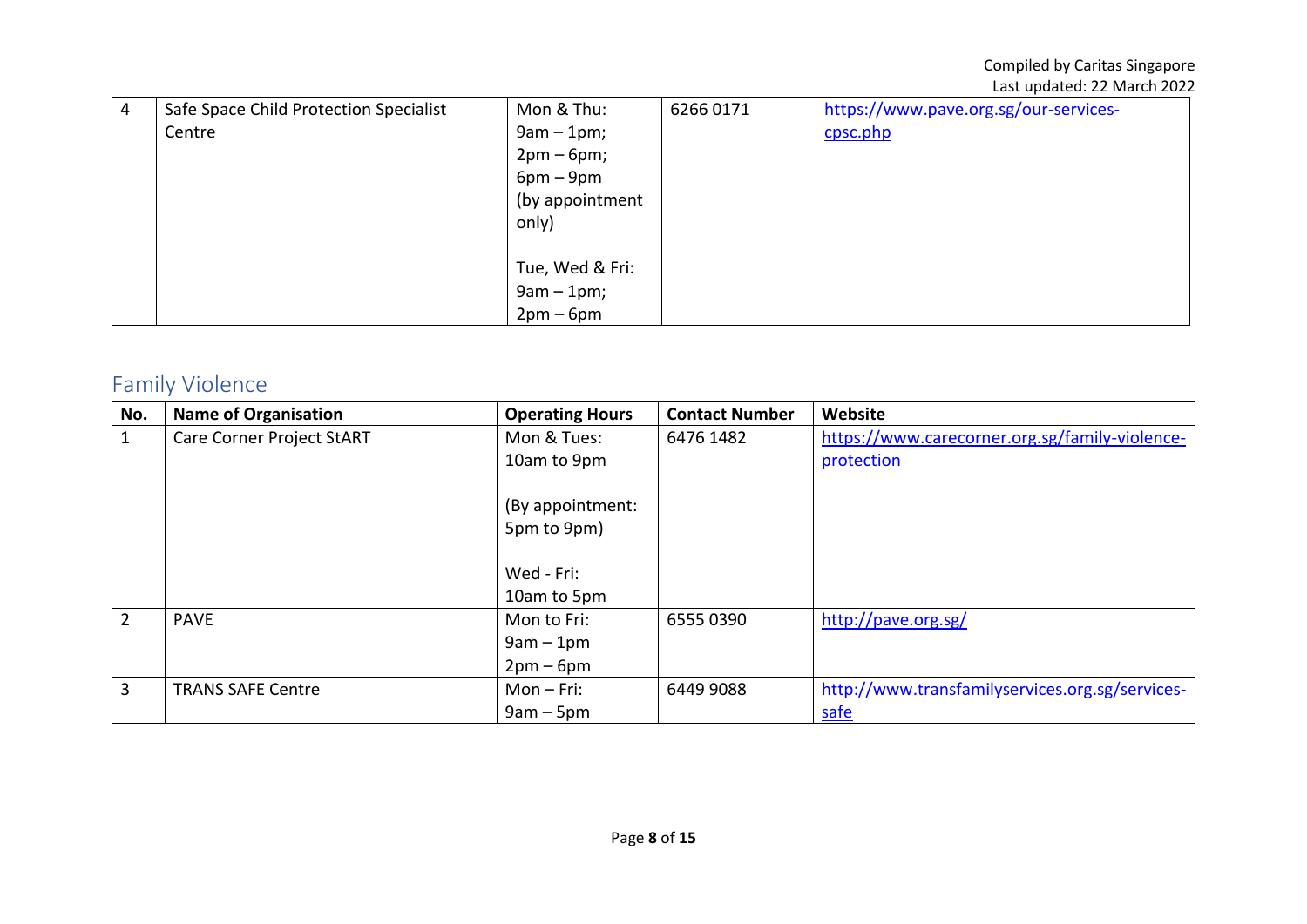# <span id="page-8-0"></span>Counselling for Family and Marital Matters

| No.          | <b>Name of Organisation</b>                 | <b>Operating Hours</b>    | <b>Contact Number</b> | Website                                     |
|--------------|---------------------------------------------|---------------------------|-----------------------|---------------------------------------------|
| $\mathbf{1}$ | <b>Catholic Family Life</b>                 | Pro bono                  | Pro bono              | Pro bono counselling                        |
|              | - Pro bono counselling at 11 parishes and 2 | counselling               | counselling           | https://cpc.familylife.sg/                  |
|              | community centres                           | Mon/Wed/Fri:              | 66318963              |                                             |
|              | - Family and Marital Therapy (online and    | 7.30pm to                 |                       |                                             |
|              | physical)                                   | 10.00pm                   |                       |                                             |
|              | - Children and Adolescence Therapy (online  |                           |                       |                                             |
|              | and physical)                               | Tue: 2.30pm to            |                       |                                             |
|              |                                             | 5.00pm, 7.30pm to         |                       |                                             |
|              |                                             | 10.00pm                   |                       |                                             |
|              |                                             |                           |                       |                                             |
|              |                                             | Thu: 10.00am to           |                       |                                             |
|              |                                             | 12.30pm, 7.30pm           |                       |                                             |
|              |                                             | to 10.00pm                |                       |                                             |
|              |                                             |                           |                       |                                             |
|              |                                             | Sat: 10.00am to           |                       |                                             |
|              |                                             | 12.30pm                   |                       |                                             |
|              |                                             | <b>Marital and Family</b> | <b>Marital and</b>    | Marital and Family Therapy and Adolescent   |
|              |                                             | <b>Therapy and</b>        | <b>Family Therapy</b> | and Child Therapy                           |
|              |                                             | <b>Adolescent and</b>     | and Adolescent        | https://www.familylife.sg/RestoretoFlourish |
|              |                                             | <b>Child Therapy</b>      | and Child Therapy     |                                             |
|              |                                             | Mon/Wed/Fri:              | 6488 0278             |                                             |
|              |                                             | 9.00am to 6.00pm          |                       |                                             |
|              |                                             |                           |                       |                                             |
|              |                                             | Tue/Thu: 9.00am           |                       |                                             |
|              |                                             | to 10.00pm                |                       |                                             |
|              |                                             |                           |                       |                                             |
|              |                                             | Sat: 9.00am to            |                       |                                             |
|              |                                             | 1.00pm                    |                       |                                             |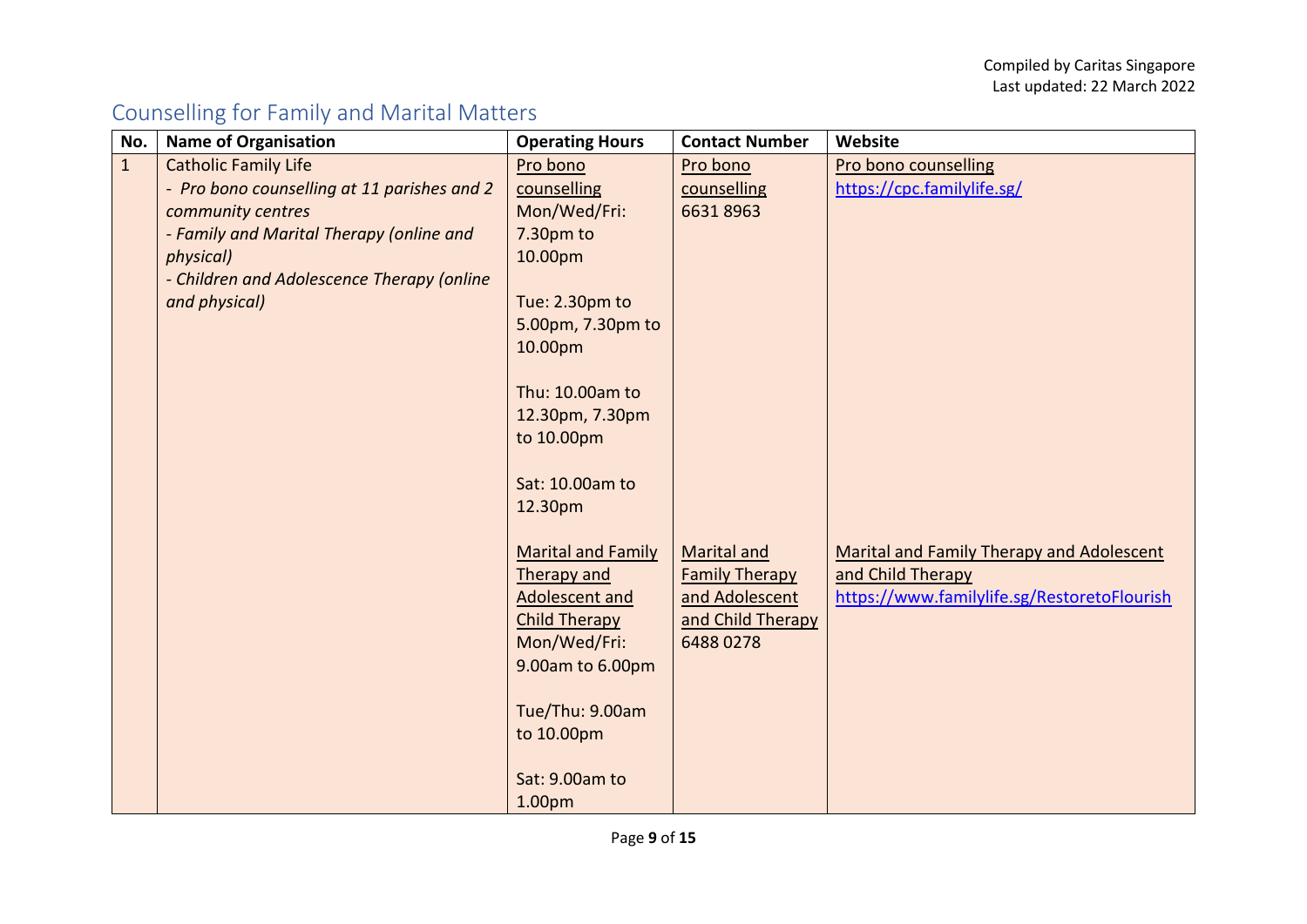| $\overline{2}$ | <b>Counselling and Care Centre</b> | Mon & Wed:         | 6536 6366 | https://counsel.org.sg/make-an-             |
|----------------|------------------------------------|--------------------|-----------|---------------------------------------------|
|                |                                    | 9am – 9pm (last    |           | appointment/                                |
|                |                                    | appointment at     |           |                                             |
|                |                                    | 8pm)               |           |                                             |
|                |                                    |                    |           |                                             |
|                |                                    |                    |           |                                             |
|                |                                    | Tues, Thurs & Fri: |           |                                             |
|                |                                    | $9am - 6pm$        |           |                                             |
| 3              | Shan You Counselling Centre        | Mon, Wed, Thurs &  | 67419293  | https://www.shanyou.org.sg/our-             |
|                |                                    | Fri: $9am - 6pm$   |           | services/shan-youcounselling-centre/        |
|                |                                    |                    |           |                                             |
|                |                                    |                    |           |                                             |
|                |                                    | Tues: $12pm - 9pm$ |           |                                             |
| 4              | <b>WINGS Counselling Centre</b>    | Mon, Tues, Wed, &  | 6383 5745 | https://www.wingscounselling.org.sg/counsel |
|                |                                    | Fri: 8.30am -      |           | ling                                        |
|                |                                    | 5.30pm             |           |                                             |
|                |                                    |                    |           |                                             |
|                |                                    | Thurs: $8:30am -$  |           |                                             |
|                |                                    |                    |           |                                             |
|                |                                    | 7:30pm             |           |                                             |
|                |                                    |                    |           |                                             |
|                |                                    | Sat: 9am -12.30pm  |           |                                             |
|                |                                    | (2nd & 4th Sat of  |           |                                             |
|                |                                    | every month.)      |           |                                             |
|                |                                    |                    |           |                                             |

# <span id="page-9-0"></span>Crisis Shelter for Victims of Family Violence

| No. | <b>Name of Organisation</b>                                              | <b>Operating Hours</b>    | <b>Contact Number</b> | Website                                                                                                 |
|-----|--------------------------------------------------------------------------|---------------------------|-----------------------|---------------------------------------------------------------------------------------------------------|
|     | Pertapis Children's Home                                                 | Daily: 9am - 7pm          | 63830914              | https://www.pertapis.org.sg/welfare-homes<br>(Client to be referred by MSF and Youth Court)             |
|     | <b>Singapore Anglican Community Services</b><br>- Anglican Family Centre | Mon – Fri:<br>$9am - 6pm$ | 1800 346 4939         | https://sacs.org.sg/family-children-<br>services/temporary-refuge-for-women-and-<br>their-children.html |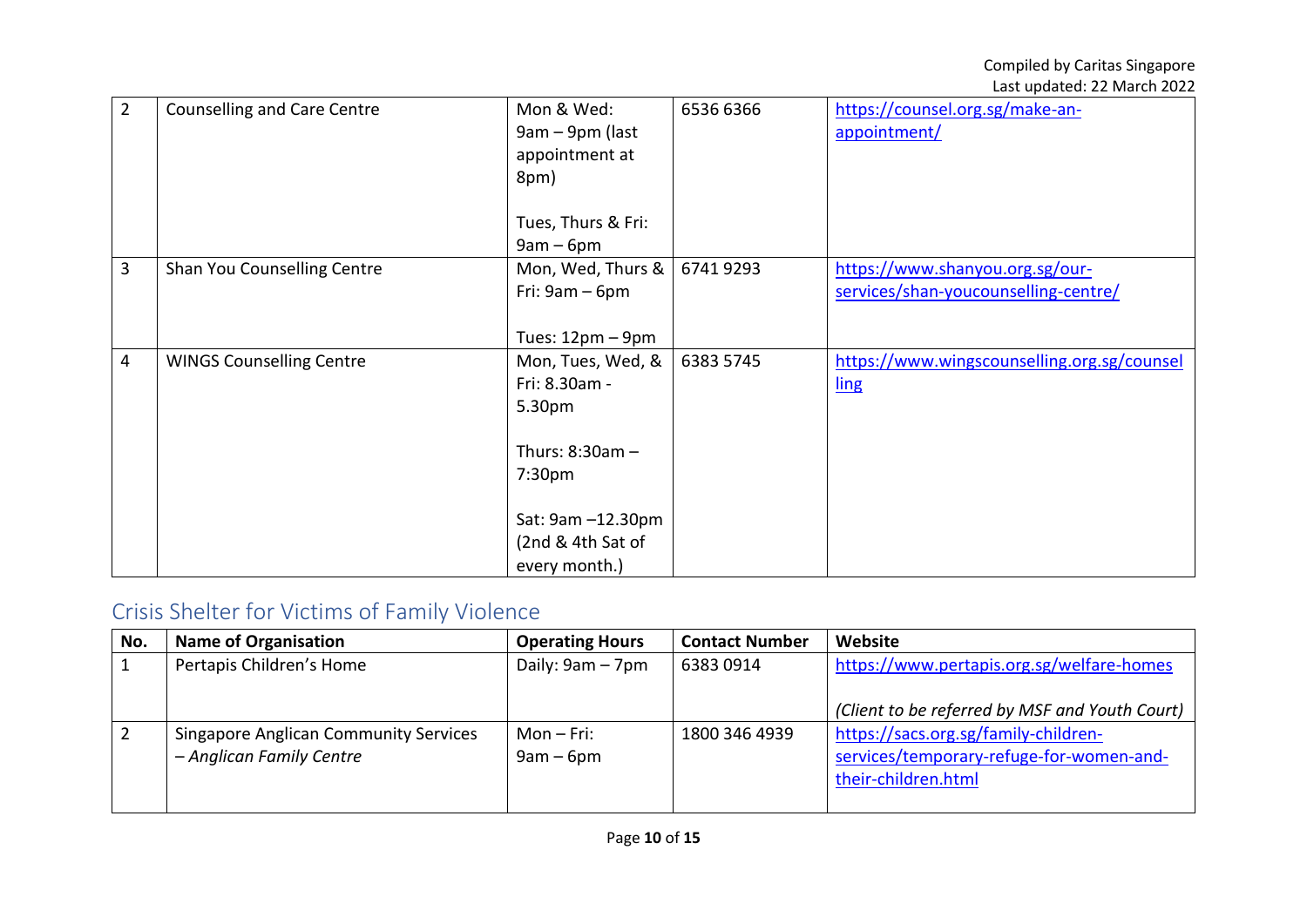|                              |             |           | (Client to be referred by FSC)   |
|------------------------------|-------------|-----------|----------------------------------|
| Singapore Council of Women's | Mon – Fri:  | 65710191, | https://www.scwo.org.sg/what-we- |
| Organisation                 | $9am - 6pm$ | 65710193, | do/services/star-shelter/        |
| – Star Shelter               |             | 65710192  |                                  |

## <span id="page-10-0"></span>Pregnancy Crisis and Support

| No. | <b>Name of Organisation</b>        | <b>Operating Hours</b> | <b>Contact Number</b> | Website                         |
|-----|------------------------------------|------------------------|-----------------------|---------------------------------|
|     | <b>Catholic Family Life</b>        | $9am - 10pm$           | 6339 9770             | https://www.pregnancycrisis.sg/ |
|     | - Pregnancy Crisis and Support     |                        |                       |                                 |
|     | Babes Pregnancy Crisis Support Ltd |                        | 24/7 Helpline         | https://www.babes.org.sg/       |
|     |                                    |                        | 6206 6640             |                                 |

# <span id="page-10-1"></span>Counselling for Mental Health

| No.            | <b>Name of Organisation</b>  | <b>Operating Hours</b> | <b>Contact Number</b> | Website                            |
|----------------|------------------------------|------------------------|-----------------------|------------------------------------|
| $\mathbf{1}$   | <b>Clarity Singapore</b>     | Yishun office          | <b>Yishun Office</b>  | https://www.clarity-singapore.org/ |
|                |                              | Mon - Fri:             | 6757 7990             |                                    |
|                |                              | $9am - 5.30pm$         |                       |                                    |
|                |                              |                        |                       |                                    |
|                |                              | Sat: By                |                       |                                    |
|                |                              | appointment only       |                       |                                    |
|                |                              | (Yishun office only)   |                       |                                    |
|                |                              |                        |                       |                                    |
|                |                              | <b>Agape Village</b>   |                       |                                    |
|                |                              | Office                 | <b>Agape Village</b>  |                                    |
|                |                              | Mon - Fri:             | <b>Office</b>         |                                    |
|                |                              | 9am - 5.30pm           | 68017467              |                                    |
| $\overline{2}$ | <b>National Care Hotline</b> | Daily:                 | 1800 202 6868         |                                    |
|                |                              | $8am - 12$ midnight    |                       |                                    |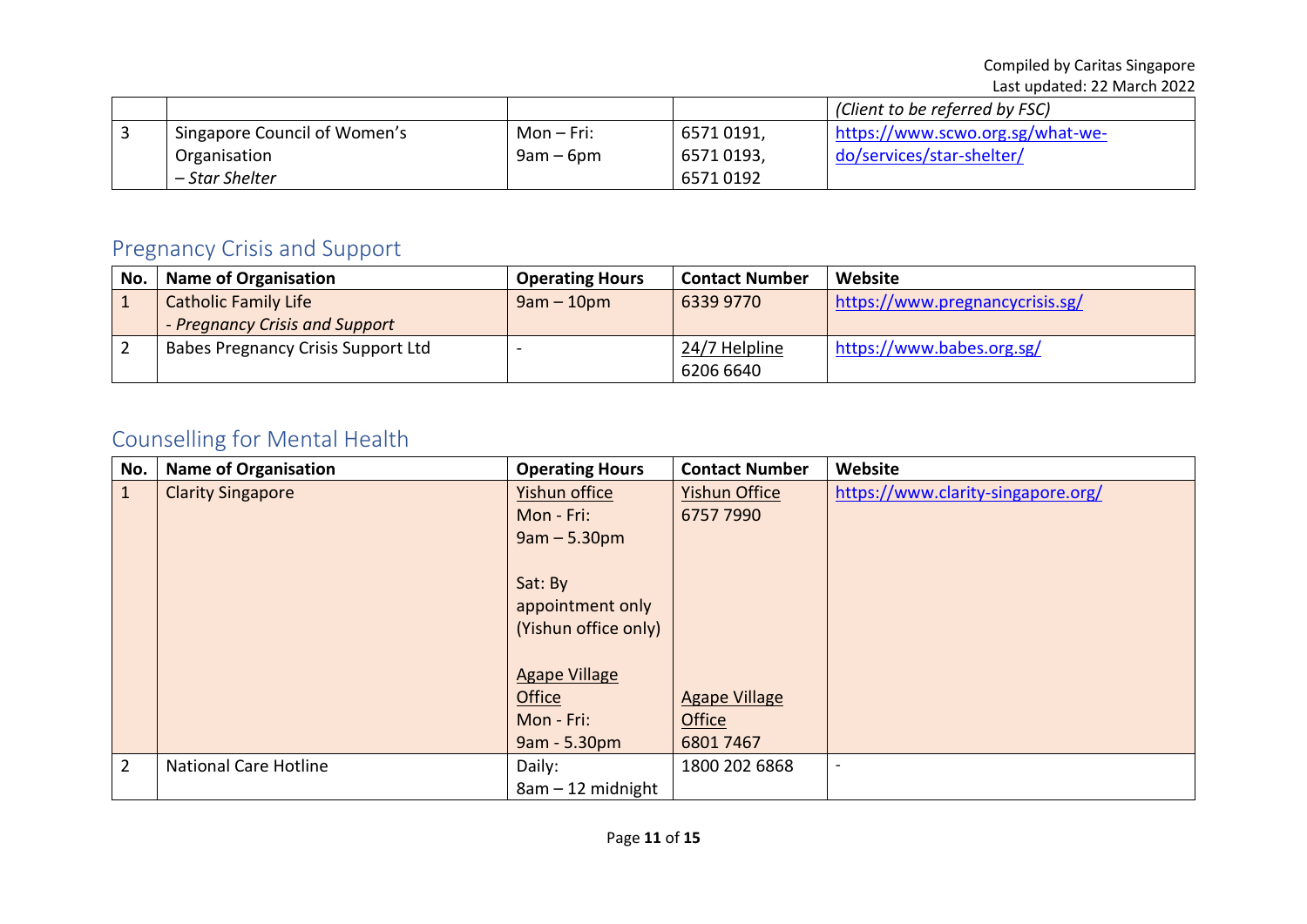| 3              | Institute of Mental Health                   | Mon - Thurs:       | 24-hour hotline: | https://www.imh.com.sg/clinical/page.aspx?i |
|----------------|----------------------------------------------|--------------------|------------------|---------------------------------------------|
|                |                                              | $8am - 5.30pm$     | 6389 2000        | $d = 275$                                   |
|                |                                              |                    |                  |                                             |
|                |                                              | Fri: 8am-5pm       |                  |                                             |
| 4              | <b>Care Corner Counselling Centre</b>        | Mon, Wed & Fri:    | 6353 1180 (to    | https://www.carecorner.org.sg/counselling-  |
|                |                                              | 9am to 6pm         | schedule         | centre                                      |
|                |                                              |                    | appointment)     |                                             |
|                |                                              | Tues & Thurs:      |                  |                                             |
|                |                                              | 9am to 9pm         | 1800 353 5800    |                                             |
|                |                                              |                    | (Toll-free       |                                             |
|                |                                              | Sat: 9am to 1pm    | Mandarin         |                                             |
|                |                                              |                    | Counselling      |                                             |
|                |                                              |                    | Hotline)         |                                             |
| 5              | CARE Singapore - Hear4U                      | $Mon-Fri:$         | 6978 2728        | https://www.care.sg/hear4u/                 |
|                |                                              | $10am - 5pm$       | (Whatsapp)       |                                             |
|                | Pro-bono community initiative providing      |                    |                  |                                             |
|                | psychological first aid support through text |                    |                  |                                             |
|                | and voice                                    |                    |                  |                                             |
| 6              | <b>REACH Counselling Centre</b>              | $Mon-Fri:$         | 68010730         | https://www.reach.org.sg/counselling page/c |
|                |                                              | $9am - 6pm$        |                  | ounselling/                                 |
|                |                                              |                    |                  |                                             |
|                |                                              | 6pm - 9pm (Mon     |                  |                                             |
|                |                                              | Evening sessions   |                  |                                             |
|                |                                              | will be conducted  |                  |                                             |
|                |                                              | remotely during    |                  |                                             |
|                |                                              | COVID-19 period)   |                  |                                             |
| $\overline{7}$ | Shan You Counselling Centre                  | Mon, Wed, Thurs,   | 67419293         | https://www.shanyou.org.sg/our-             |
|                |                                              | Fri: $9am - 6pm$   |                  | services/shan-youcounselling-centre/        |
|                |                                              |                    |                  |                                             |
|                |                                              | Tues: $12pm - 9pm$ |                  |                                             |
| 8              | Singapore Association for Mental Health      | $Mon-Fri:$         | 1800 283 7019    | https://www.samhealth.org.sg/               |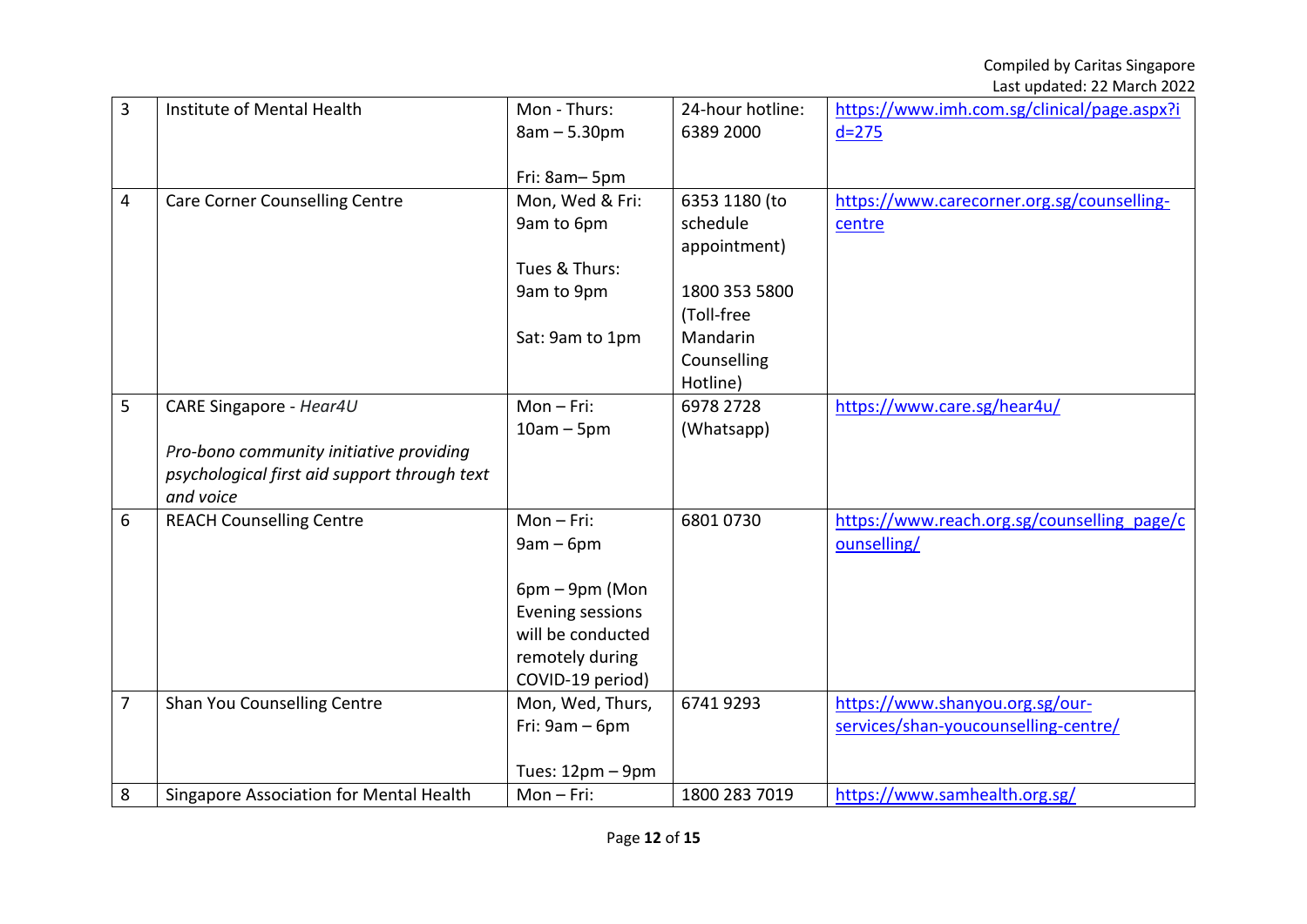|   |                         | $9am - 6pm$<br>(except PH) |                         |
|---|-------------------------|----------------------------|-------------------------|
| 9 | <b>OTR Listens</b>      | Mon – Fri:                 | https://otrlistens.net/ |
|   |                         | $4$ pm $-12$ midnight      |                         |
|   | Text-based chat support |                            |                         |
|   |                         | Sat – Sun:                 |                         |
|   |                         | $12pm - 12$                |                         |
|   |                         | midnight                   |                         |

#### <span id="page-12-0"></span>Crisis and Suicide Prevention

| No. | <b>Name of Organisation</b>   | <b>Operating Hours</b> | <b>Contact Number</b> | Website                 |
|-----|-------------------------------|------------------------|-----------------------|-------------------------|
|     | Samaritans of Singapore (SOS) |                        | 24-hour hotline:      | https://www.sos.org.sg/ |
|     |                               |                        | 1800 221 4444         |                         |
|     | Institute of Mental Health    |                        | 24-hour hotline:      | https://www.imh.com.sg/ |
|     |                               |                        | 6389 2222             |                         |

## <span id="page-12-1"></span>Legal Aid, Advice and Assistance

| No.            | <b>Name of Organisation</b>        | <b>Operating Hours</b> | <b>Contact Number</b> | Website                                  |
|----------------|------------------------------------|------------------------|-----------------------|------------------------------------------|
|                | Ministry of Law - Legal Aid Bureau | $Mon-Fri:$             | 1800 2255 529         | https://lab.mlaw.gov.sg/                 |
|                |                                    | $8.30$ am – 5pm        |                       |                                          |
| $\overline{2}$ | <b>Catholic Lawyers Guild</b>      | Depends on             | 6801 7494             | https://clgsingapore.com/pro-bono-legal- |
|                | - Pro Bono Legal Clinic            | location. See          |                       | clinic/                                  |
|                |                                    | website for details.   |                       |                                          |
|                | Law Society Pro Bono Services      | $Mon-Fri:$             | 65360650              | https://www.lawsocprobono.org/Pages/Com  |
|                | - Community Legal Clinic           | $10am - 1pm;$          |                       | munity-Legal-Clinic.aspx                 |
|                |                                    | $2pm-4pm$              |                       |                                          |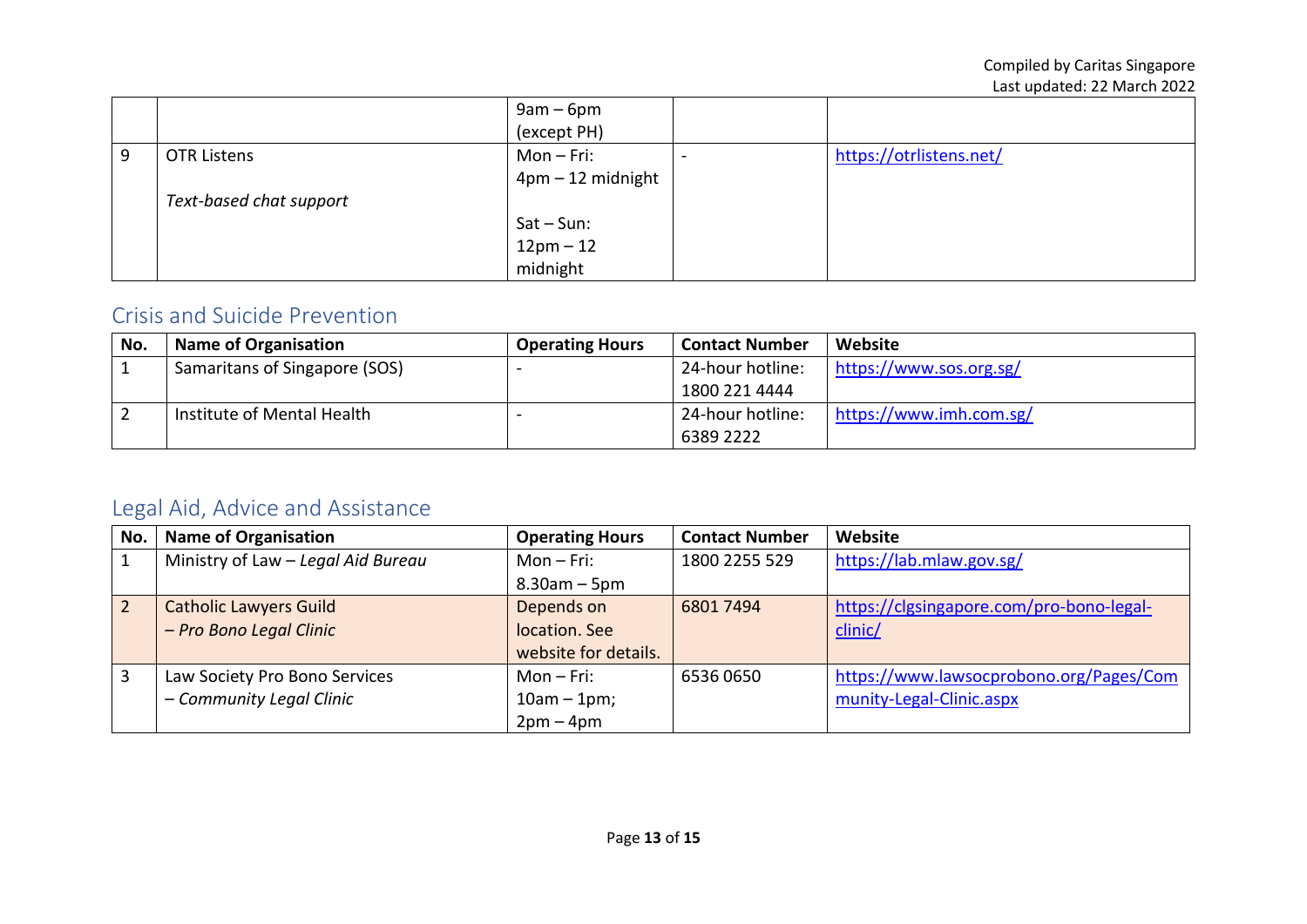## <span id="page-13-0"></span>Sheltered Home for Ambulant Elderly with PA

| No. | <b>Name of Organisation</b>      | <b>Operating Hours</b> | <b>Contact Number</b> | Website                             |
|-----|----------------------------------|------------------------|-----------------------|-------------------------------------|
|     | <b>Catholic Welfare Services</b> |                        | 6337 7954             | https://catholicwelfare.org.sg/our- |
|     | - St. Vincent Home               |                        |                       | programmes-services#pane-8/         |

## <span id="page-13-1"></span>Elderly Befriending Services

| No. | <b>Name of Organisation</b>                | <b>Operating Hours</b> | <b>Contact Number</b> | Website                                      |
|-----|--------------------------------------------|------------------------|-----------------------|----------------------------------------------|
|     | Agency for Integrated Care Singapore (AIC) | Call operating         | 1800 650 6060         | Locate the nearest elderly befriending       |
|     |                                            | <u>hours</u>           |                       | service: https://www.aic.sg/tools/e-care-    |
|     |                                            | Mon - Fri:             |                       | locator                                      |
|     |                                            | 8.30am - 8.30pm        |                       |                                              |
|     |                                            |                        |                       |                                              |
|     |                                            | Sat: 8.30am - 4pm      |                       |                                              |
|     | Lions Befrienders Service Association      | Mon – Fri:             | 1800 375 8600         | https://www.lionsbefrienders.org.sg/services |
|     | (Singapore)                                | $9am - 6pm$            |                       | -befriending/                                |

## <span id="page-13-2"></span>Assistance for Vulnerable Migrant Workers

| No. | <b>Name of Organisation</b>           | <b>Operating Hours</b> | <b>Contact Number</b> | Website                 |
|-----|---------------------------------------|------------------------|-----------------------|-------------------------|
|     | Archdiocesan Commission for the       | Office                 | Office                | http://www.acmi.org.sg/ |
|     | Pastoral Care of Migrants & Itinerant | $Mon-Fri:$             | 6801 7400             |                         |
|     | People (ACMI)                         | $9am - 5pm$            |                       |                         |
|     |                                       |                        |                       |                         |
|     | (Assists vulnerable migrant workers,  | Helpline for           | Helpline for          |                         |
|     | individuals, spouses, families and    | migrants               | migrants              |                         |
|     | transnational families)               | $Mon-Sun:$             | 67768428              |                         |
|     |                                       | $9pm-12$               |                       |                         |
|     |                                       | midnight               |                       |                         |